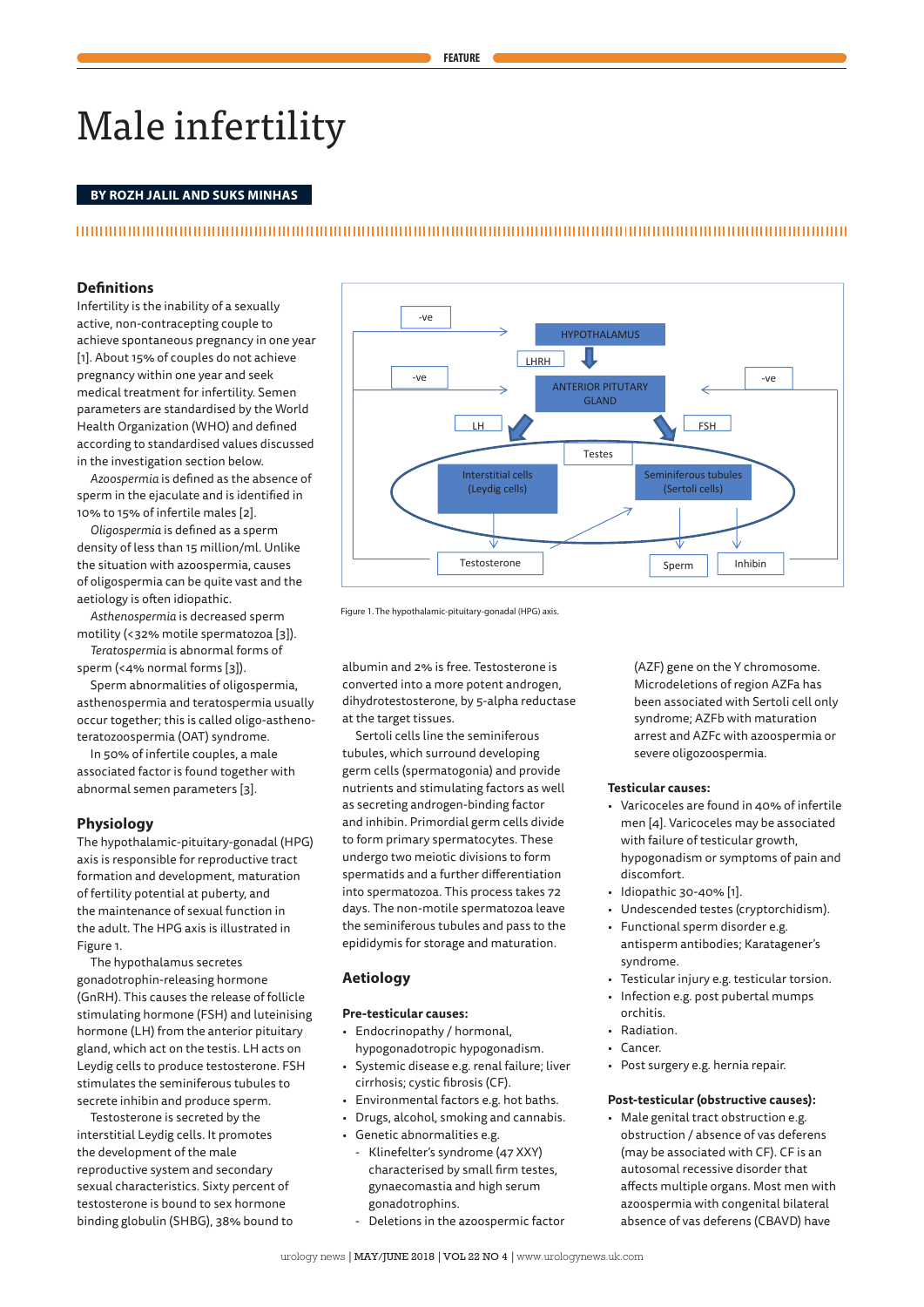genetic mutation in cystic fibrosis transmembrane conductance regulator (CFTR) on chromosome 7p.

- Erectile or ejaculatory problems e.g. retrograde ejaculation.
- Infection e.g. prostatitis.

Furthermore, the level of obstruction in obstructive azoospermia (OA) varies:

- Intratesticular obstruction 15%.
- Epididymal obstruction 30-67%.
- Vas deferens obstruction: most common cause of acquired obstruction following vasectomy.
- Ejaculatory duct obstruction: 1-3%

## **Assessing male infertility**

#### **History**

A thorough history is key in successful diagnosis of male infertility. Many specific factors can affect subsequent fertility or sexual function (Table 1).

| Table 1. Factors can affect subsequent fertility or sexual<br>function. |                                |  |  |  |
|-------------------------------------------------------------------------|--------------------------------|--|--|--|
| <b>Infertility history</b>                                              | <b>Surgical</b>                |  |  |  |
| <b>Duration</b>                                                         | Orchidopexy                    |  |  |  |
| <b>Prior conceptions</b>                                                | Retroperitoneal / pelvic       |  |  |  |
| Current or previous partner                                             | surgery                        |  |  |  |
| Outcome                                                                 | Herniorrhaphy                  |  |  |  |
| Previous fertility evaluation                                           | Vasectomy                      |  |  |  |
| and treatment                                                           | Bladder neck / prostatic       |  |  |  |
|                                                                         | surgery                        |  |  |  |
| <b>Sexual history</b>                                                   | <b>Medications</b>             |  |  |  |
| <b>Erectile function</b>                                                | Gonadotoxins                   |  |  |  |
| Lubricants                                                              | <b>Environmental exposures</b> |  |  |  |
| Frequency / timing of                                                   | (pesticides, heavy metals)     |  |  |  |
| intercourse                                                             | Radiation                      |  |  |  |
| <b>Past history</b>                                                     | Habits (tobacco, recreational  |  |  |  |
| Cryptorchidism                                                          | drugs, anabolic steroids)      |  |  |  |
| Onset of puberty                                                        |                                |  |  |  |
| <b>Testicular pathology</b>                                             |                                |  |  |  |
| <b>Torsion</b>                                                          |                                |  |  |  |
| Trauma                                                                  |                                |  |  |  |
| Midline defects (cleft palate)                                          |                                |  |  |  |
| <b>Medical</b>                                                          | <b>Family history</b>          |  |  |  |
| <b>Diabetes mellitus</b>                                                | Infertility                    |  |  |  |
| Neurologic disease                                                      | <b>Cystic fibrosis</b>         |  |  |  |
| Spinal cord injury                                                      | Androgen receptor deficiency   |  |  |  |
| <b>Multiple sclerosis</b>                                               |                                |  |  |  |
| Infection                                                               |                                |  |  |  |
| <b>Urinary infections</b>                                               |                                |  |  |  |
| Sexually transmitted disease                                            |                                |  |  |  |
| Epididymitis / prostatitis                                              |                                |  |  |  |
| <b>Tuberculosis</b>                                                     |                                |  |  |  |
| <b>Mumps orchitis</b>                                                   |                                |  |  |  |
| Recent viral / febrile illness                                          |                                |  |  |  |
| <b>Renal disease</b>                                                    |                                |  |  |  |
| Cancer                                                                  |                                |  |  |  |
| Chemotherapy / radiotherapy                                             |                                |  |  |  |

#### **Examination**

*General examination*

It is important to perform a comprehensive general examination with particular attention to:

- Evidence of secondary sexual development.
- Gynaecomastia.
- Signs of hypogonadism.
- Decreased body hair, absence of temporal pattern balding areas – document secondary sexual characteristics.
- Low androgen levels at the time of puberty will lead to disproportionately long extremities due to delayed closure of the epiphyseal plates.
- Examination of thyroid gland may exclude nodules suggesting hyperfunction or hypofunction, which can affect fertility.
- Hepatomegaly on abdominal examination raises suspicion for hepatic dysfunction, which may induce altered sex steroid metabolism.

*Genital examination*

- Penis: curvature, Peyronie's plaque, phimosis, hypospadias.
- Testes: assessment of testicular consistency, tenderness and volume (using an orchidometer or by sonographic measurement; normally >20ml) and to exclude the presence of testicular masses.
- Epididymis: tenderness and fullness.
- Spermatic cord: presence or absence of vas deference, varicocele.

#### **Investigations**

There are a number of available tools to further evaluate the infertile male, ranging from the basic semen analysis to testicular biopsy, as well as imaging studies.

Basic investigations: Appropriate laboratory testing of semen plays a key role in evaluation of men presenting with infertility.

- Semen analysis: specimens should be collected over a period of a few weeks after two to five days of sexual abstinence. The specimen should be delivered within one hour to the laboratory. The normal values for semen parameters are shown in Table 2.
- Hormonal assessment: these include LH, FSH and testosterone. Increased prolactin levels can be associated with sexual dysfunction and may indicate pituitary disease. Men with testicular deficiency have high levels of FSH and LH, and sometimes low levels of testosterone secondary to hypergonadotropic hypogonadism. Generally, the levels of FSH correlate with the number of spermatogonia: when spermatogonia are absent or markedly diminished, FSH values are usually elevated; when the number of spermatogonia is normal, but maturation arrest exists at the spermatocyte or spermatid level, FSH values can be within the normal range. Table 3 tabulates the different endocrine profiles in infertile men.

Special investigations:

- Genetic evaluation for Y microdeletion, karyotype and CF transmembrane conductance regulator (CFTR) gene.
- Testicular biopsy: In selected cases, testicular biopsy may be indicated to exclude spermatogenic failure (nonobstructive causes). Testicular biopsy should be performed at the time of testicular sperm extraction and be part of intracytoplasmic sperm injection (ICSI) treatment in patients with clinical evidence of non obstructive azoospermia (NOA). Microdissection testicular sperm extraction (TESE) is the technique of choice. Spermatogenesis may be focal, which means that in about 50% of men with NOA, spermatozoa can be found and used for ICSI.
- Post-orgasmic urine analysis to confirm retrograde ejaculation in men with low ejaculatory volume.
- Sperm function tests, which are not commonly performed, include: 1. Post coital test
	- 2. Sperm penetration test
	- 3. Sperm-cervical mucus test

#### Radiological investigations:

- Ultrasound scan of the scrotum: assess testicular abnormality (e.g. mass) and the presence of varicocele, information on which should include venous diameter and evidence of venous reflux.
- Transrectal ultrasound if seminal volume is low to exclude obstructive causes e.g. Müllerian duct cyst.
- Vasography: This is to diagnose and evaluate level of obstruction if obstructive azoospermia is suspected to confirm distal patency prior to reconstruction e.g. vaso-epididymostomy.

### **Management**

Treatments vary according to the underlying cause and the degree of the impairment of the male fertility.

Pre-testicular conditions and idiopathic cases may respond to medical therapy:

- Gonadotropin-releasing hormone agonists: These agents are effective for treatment of hypogonadotropic hypogonadism.
- Anti-oestrogens: Anti-oestrogens remain the most commonly employed medical therapy for idiopathic male infertility e.g. clomiphene citrate and tamoxifen citrate. A meta-analysis reported some improvement in sperm quality and spontaneous pregnancy rates [5]. However, these are unlicensed.
- Oral antioxidants: Vitamins e.g. vitamin E (daily 400mg), vitamin C (1gm twice daily) and co-enzyme Q10 (CoQ10 200mg once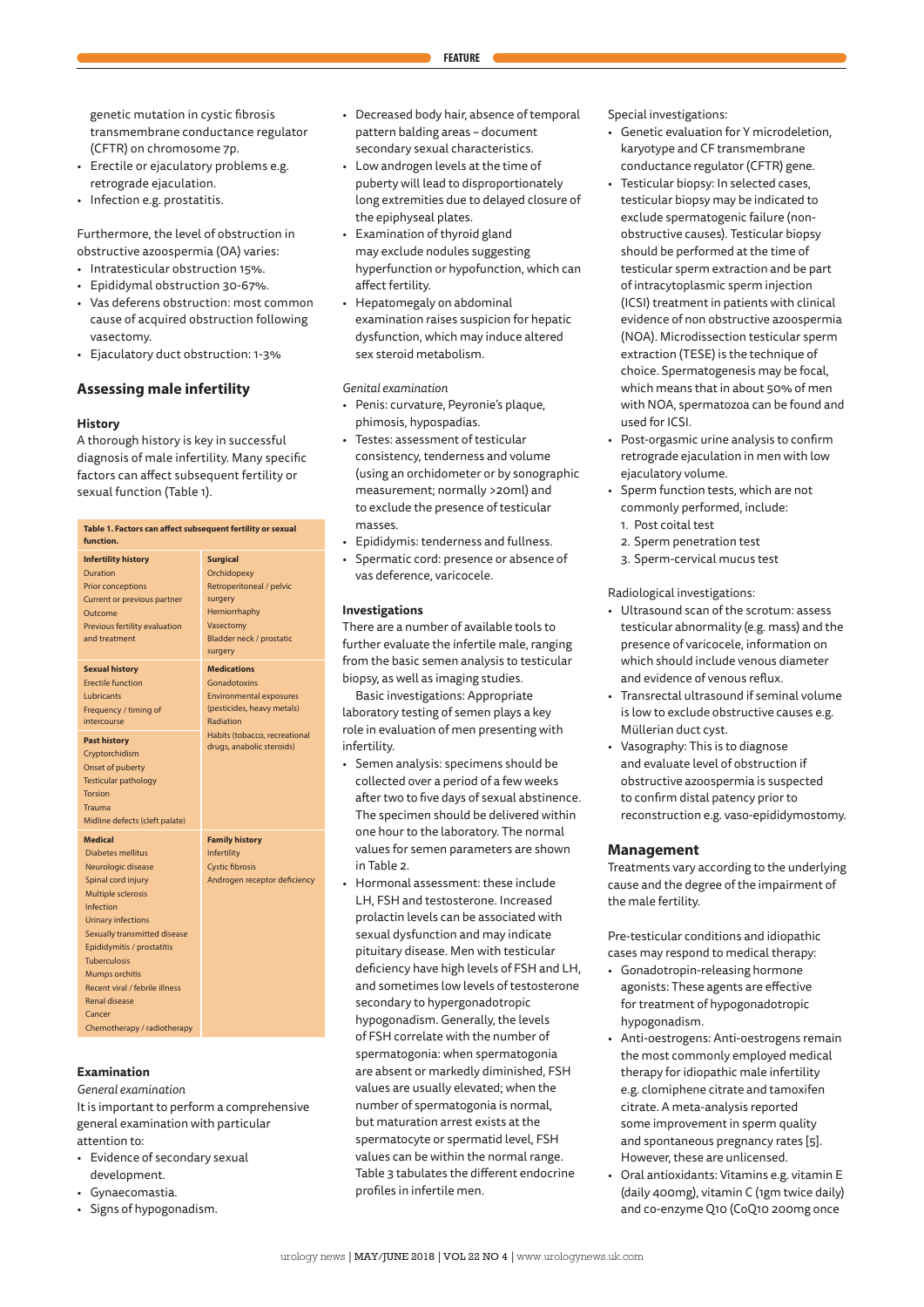## daily) [6].

Testicular conditions (and idiopathic infertility that do not respond to medical treatment) can be treated with assisted reproduction techniques (ART).

## **Azoospermia**

Sperm extraction from the epididymis is performed by:

- Percutaneous epididymal sperm aspiration (PESA): This involves aspirating fluid from the epididymis through a percutaneous approach.
- Microsurgical epididymal sperm aspiration (MESA): This is an open surgical sperm retrieval procedure from the epididymal tubules under the microscope.

The above two techniques are useful approaches when there is CBAVD or vasectomy reversal is not an option.

Sperm extraction from the testes is performed by:

- Testicular exploration and sperm extraction (TESE / microsurgical TESE or Aspiration TESA).
- A TESE involves extracting testicular tissue from multiple areas through an open approach or under the microscope in mTESE. A systematic review showed that sperm retrieval ranged from 16.7 to 45% in the conventional TESE vs. 42.9 to 63% in the microTESE group [7].
- The retrieved sperm is stored by cryopreservation or used at the same time as ICSI.

Post testicular conditions can be managed with either surgery or IVF-ICSI.

Varicocoeles can be repaired by embolisation; open, laparoscopic or microsurgical operations. A metaanalysis has shown that microsurgical varicocoelectomy technique has a higher pregnancy rate and is associated with lower recurrence rates and hydrocele formation [8].

Varicocoelectomy has been the subject of much debate. Surgical varicocoelectomy of clinical varicoceles has been shown to result in a significant improvement of semen parameters [9-11], although subclinical varicocoeles remain a matter for debate [12]. It has been postulated that there is also a significant risk of over treatment of adolescents with varicocoeles [13]. Figure 2 illustrates the algorithm for evaluation and treatment of azoospermia.

The management of obstructive azoospermia depends on the level of obstruction:

*Intratesticular obstruction*: Only TESE provides a means of obtaining sperm. **Table 2. Lower reference limits (5th centiles and their 95% CIs) for semen characteristics.**

| <b>Parameter</b>                                         | Lower reference<br>limit (range) |
|----------------------------------------------------------|----------------------------------|
| Semen volume (mL)                                        | $1.5(1.4-1.7)$                   |
| Total sperm number (106 per ejaculate)                   | 39 (33-46)                       |
| Sperm concentration (106 per mL)                         | $15(12-16)$                      |
| Total motility $(PR + NP)$                               | 40 (38-42)                       |
| Progressive motility (PR, %)                             | $32(31-34)$                      |
| Vitality (live spermatozoa, %)                           | 58 (55-63)                       |
| Sperm morphology (normal forms, %)                       | $4(3.0-4.0)$                     |
| Other consensus threshold values                         |                                  |
| pH > 7.2                                                 |                                  |
| Peroxidase-positive leukocytes (106 per mL)              | <1.0                             |
| MAR test (motile spermatozoa with bound particles, %)    | < 50                             |
| Immunobead test (motile spermatozoa with bound beads, %) | < 50                             |
| Seminal zinc (umol/ejaculate)                            | >2.4                             |
| Seminal fructose (umol/ejaculate)                        | $>13$                            |
| Seminal neutral glucosidase (mU/ejaculate)               | $>20$                            |

## **Table 3. Endocrine profiles in infertile men.**

| <b>Condition</b>              | <b>Testosterone</b> | <b>FSH</b>    | LH <sub></sub> | <b>Prolactin</b> |
|-------------------------------|---------------------|---------------|----------------|------------------|
| <b>Normal</b>                 | <b>Normal</b>       | <b>Normal</b> | <b>Normal</b>  | <b>Normal</b>    |
| Primary testicular failure    | Low                 | High          | <b>Normal</b>  | <b>Normal</b>    |
| Hypogonadotropic hypogonadism | Low                 | Low           | Low            | <b>Normal</b>    |
| Hyperprolactinaemia           | Low                 | Low           | Low            | High             |
| Androgen resistance           | High                | High          | High           | <b>Normal</b>    |

*Proximal vas deferens obstruction*: Proximal vas deferens obstruction after vasectomy requires microsurgical vasectomy reversal. The length of time elapsed since vasectomy is the major factor determining success rates from surgery. A patency rate of 97% and a pregnancy rate of 76% was achieved following reversal in an obstructive interval of three years, whereas these rates where lower (patency rate 71%, pregnancy rate 30%) if this interval was 15 years or more [14]. The absence of spermatozoa in the intraoperative vas deferens fluid suggests the presence of a more proximal obstruction where a vaso-epididymostomy (anastomosis of the vas to the epididymis) or a microsurgical tubulovasostomy will be required. The presence of spermatozoa is confirmed by examining the fluid from the testis end of the vas under the microscope intraoperatively.

*Distal vas deferens obstruction*: TESE / MESA or proximal vas deferens sperm aspiration can be used for cryopreservation for future ICSI as it is often difficult to correct large vas deferens defects e.g. following hernia repair.

*Ejaculatory duct obstruction*: Transurethral resection of the ejaculatory ducts (TURED) can be used in men with ejaculatory duct obstruction e.g. intra-prostatic midline cyst. Complications following TURED include retrograde ejaculation due to bladder neck injury and urine reflux into the ejaculatory ducts, seminal vesicles, and vasa. The alternatives to TURED are MESA, TESE, ultrasonically guided aspiration of the seminal vesicle and direct midline cyst aspiration; although using these latter techniques, cysts tend to recur.

In cases of obstruction due to a midline intraprostatic cyst, incision or deroofing of the cyst is required. Intra-operative transrectal ultrasound (TRUS) makes this procedure safer.

Installation of methylene blue dye into the seminal vesicle can aid confirming patency of the ducts. The limited success rate of surgical treatment of ejaculatory duct obstruction in terms of spontaneous pregnancies should be weighed against sperm aspiration and ICSI.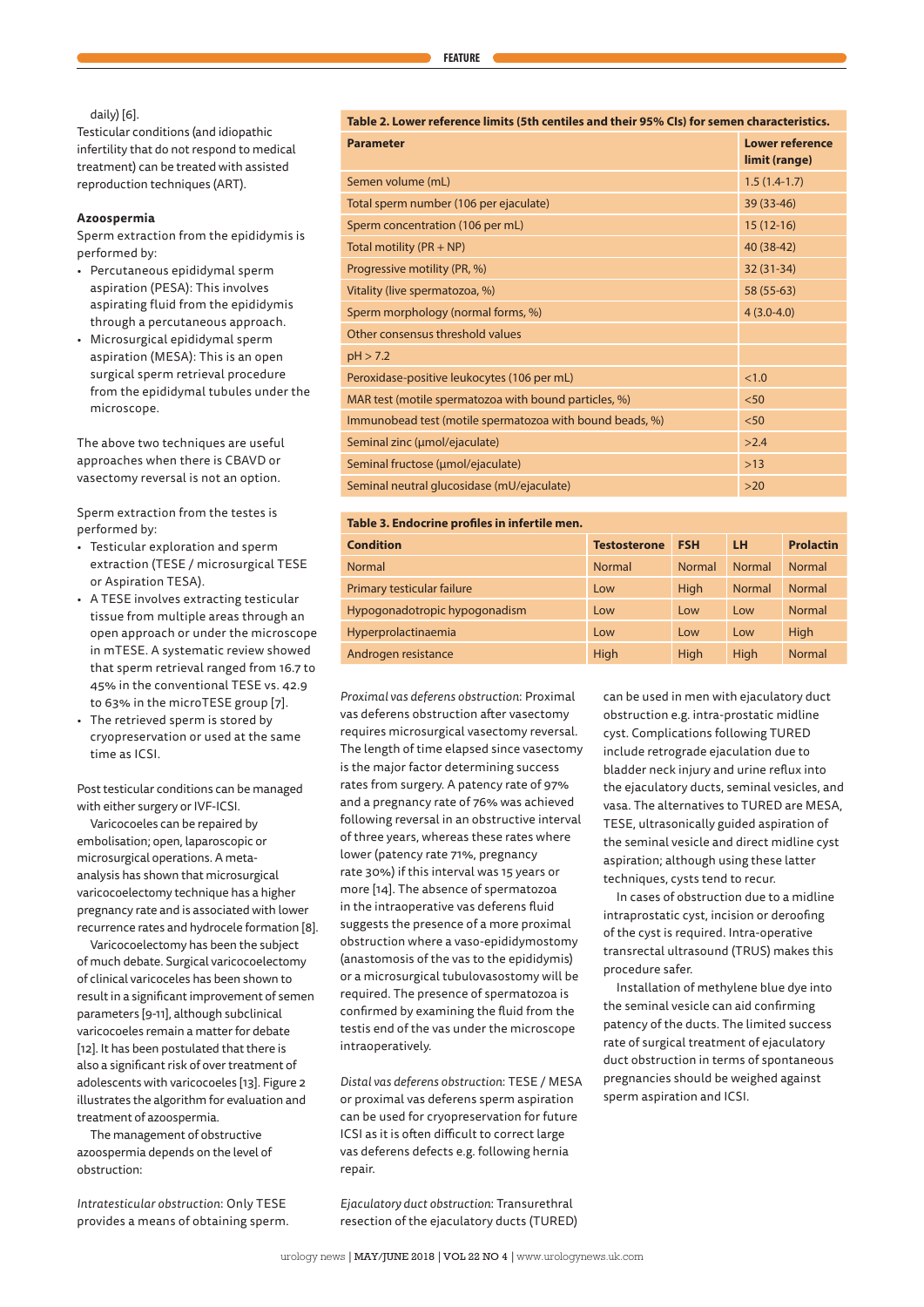

Figure 2. Algorithm for evaluation and treatment of azoospermia.

#### **References**

- 1. World Health Organization. *WHO Manual for the Standardised Investigation and Diagnosis of the Infertile Couple.* Cambridge, UK: Cambridge University Press; 2000.
- 2. Jarow JP, Espeland MA, Lipshultz LI. Evaluation of the azoospermic patient. *The Journal of Urology* 1989;**142(1)**:62-5.
- 3. Jungwirth A, Giwercman A, Tournaye H, et al.European Association of Urology Working Group on Male Infertility. European Association of Urology guidelines on Male Infertility: the 2012 update. *European Urology*  2012;**62(2)**:324-32.
- 4. Wein A, Kavoussi L, Novick A, et al. *Campbell-Walsh Urology, 10th Edition* Philadelphia, USA: Elsevier Saunders; 2012.
- 5. Chua ME, Escusa KG, Luna S, et al. Revisiting oestrogen antagonists (clomiphene or tamoxifen) as medical empiric therapy for idiopathic male infertility: a metaanalysis. *Andrology* 2013;**1(5)**:749-57.
- 6. Imamovic Kumalic S, Pinter B. Review of clinical trials on effects of oral antioxidants on basic semen and other parameters in idiopathic oligoasthenoteratozoospermia. *Biomed Res Int* 2014;**2014**:426951.
- 7. Deruyver Y, Vanderschueren D, Van der Aa F. Outcome of microdissection TESE compared with conventional TESE in non-obstructive azoospermia: a systematic review. *Andrology* 2014;**2(1)**:20-4.
- 8. Cayan S, Shavakhabov S, Kadioglu A. Treatment of palpable varicocele in infertile men: a meta-analysis to define the best technique. *J Androl* 2009;**30(1**):33-40.
- 9. Agarwal A, Deepinder F, Cocuzza M, et al. Efficacy of varicocelectomy in improving semen parameters: new meta-analytical approach. *Urology* 2007;**70(3)**:532-8.
- 10. Baazeem A, Belzile E, Ciampi A, et al. Varicocele and male factor infertility treatment: a new meta-analysis and review of the role of varicocele repair. *European Urology* 2011;**60(4)**:796-808.
- 11. Esteves SC, Miyaoka R, Roque M, Agarwal A. Outcome of varicocele repair in men with nonobstructive azoospermia: systematic review and meta-analysis. *Asian J Androl* 2016;**18(2)**:246-53.
- 12. Yamamoto M, Hibi H, Hirata Y, et al. Effect of varicocelectomy on sperm parameters and pregnancy rate in patients with subclinical varicocele: a randomized prospective controlled study. *The Journal of Urology*  1996;**155(5)**:1636-8.
- 13. Ding H, Tian J, Du W, et al. Open non-microsurgical, laparoscopic or open microsurgical varicocelectomy for male infertility: a meta-analysis of randomized controlled trials. *BJU International* 2012;**110(10)**:1536-42.
- 14. Belker AM, Thomas AJ Jr, Fuchs EF, et al. Results of 1,469 microsurgical vasectomy reversals by the Vasovasostomy Study Group. *The Journal of Urology*  1991;**145(3)**:505-11.